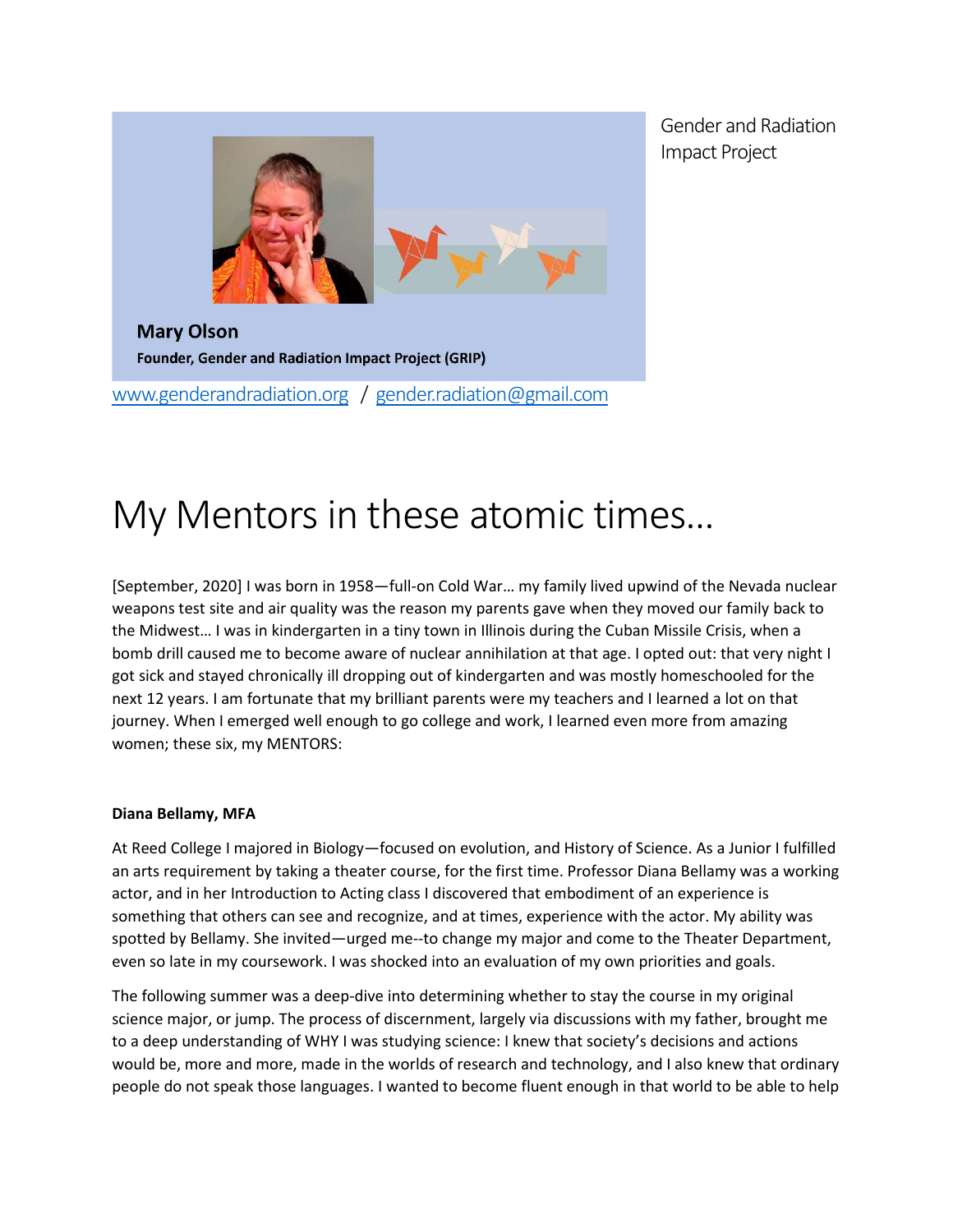translate for those who are affected, but outside that bubble. Eventually, ten years out, I attained that role…and have stayed with it.

Diana's recognition of my ability to project experience challenged me to find the reason I would stay in Biology besides a more stable work-life. It was an empowerment for me to find how to use my gift as a communicator. I bow to her every time I take the stage to speak to 10's or to 1000's of people, and help them experience the vital importance of what I am there to say.

# **Helen Caldicott, MD**

Helen Caldicott deserves a much greater place in our histories of the Cold War and ending the USA / USSR arms race than she generally gets. This is, perhaps, because she is powerful and a woman. A pediatrician, who in the 1970's would not tolerate the radioactive fallout she and her patients were suffering from nuclear weapons tests in Australia, Helen and her family came to the USA. She and another physician named Ira Helfand revived what had been a local Boston organization of physicians and created a Nobel Prize winning organization called Physicians for Social Responsibility (PSR), which later participated in the creation of another Nobel Prize winning group, the International Physicians for the Prevention of Nuclear War (IPPNW). These two along with hundreds of other organizations committed to peace and nuclear disarmament formed the International Campaign for the Abolition of Nuclear Weapons (ICAN) which has helped to create the new Treaty on the Prohibition of Nuclear Weapons (se[e http://icanw.org/the-treaty](http://icanw.org/the-treaty) ) and also won the Nobel Prize (2017).

Helen herself is a powerful communicator and will move audiences at a level that can change the course of someone's life and work. She followed her own destiny to winning meetings with Mikhail Gorbachev, President of the Soviet Union, where she educated him about Nuclear Winter and the fact that nuclear is not a war that anyone can win. She also met with President Reagan in the era and diagnosing earlystage dementia… Her ability to bring the reality of the world to these men, and reality of these men to the world set her aside, in a class by herself—and was an enormous contribution to us all.

I first met Helen in the body of her Cold War block-buster book "Nuclear Madness." I was in the midst of an existential crisis that could have become an even bigger health crisis. After college I needed a job (not yet a career) because I was broke, broken up from my first "true" love, and far from home. I got a job as a research assistant in a lab at a prestigious medical school; it was 1984.

Within 2 weeks, I was inadvertently contaminated with radioactivity (without my knowledge) by carelessness of a lab-mate. The radioactive material, Phosphorus-32 is used in research to trace biochemical activity in living organisms. This type of radioactivity is not deeply penetrating, so there was some reason not to panic, however the I was exposed continuously for over a week, and I also found radioactivity at home-- my toothbrush was "hot"—so I had also had some level of internal exposure. I was terrified. The lab used concentrations of the tracer thousands of times higher than is typical.

The institution told me there was no danger, but because I was upset, they helped me transfer to a different job. No accident report was filed, and in the midst of transition, my radiation detection badge was never processed. It is not possible to know the dimensions of my exposure—I began having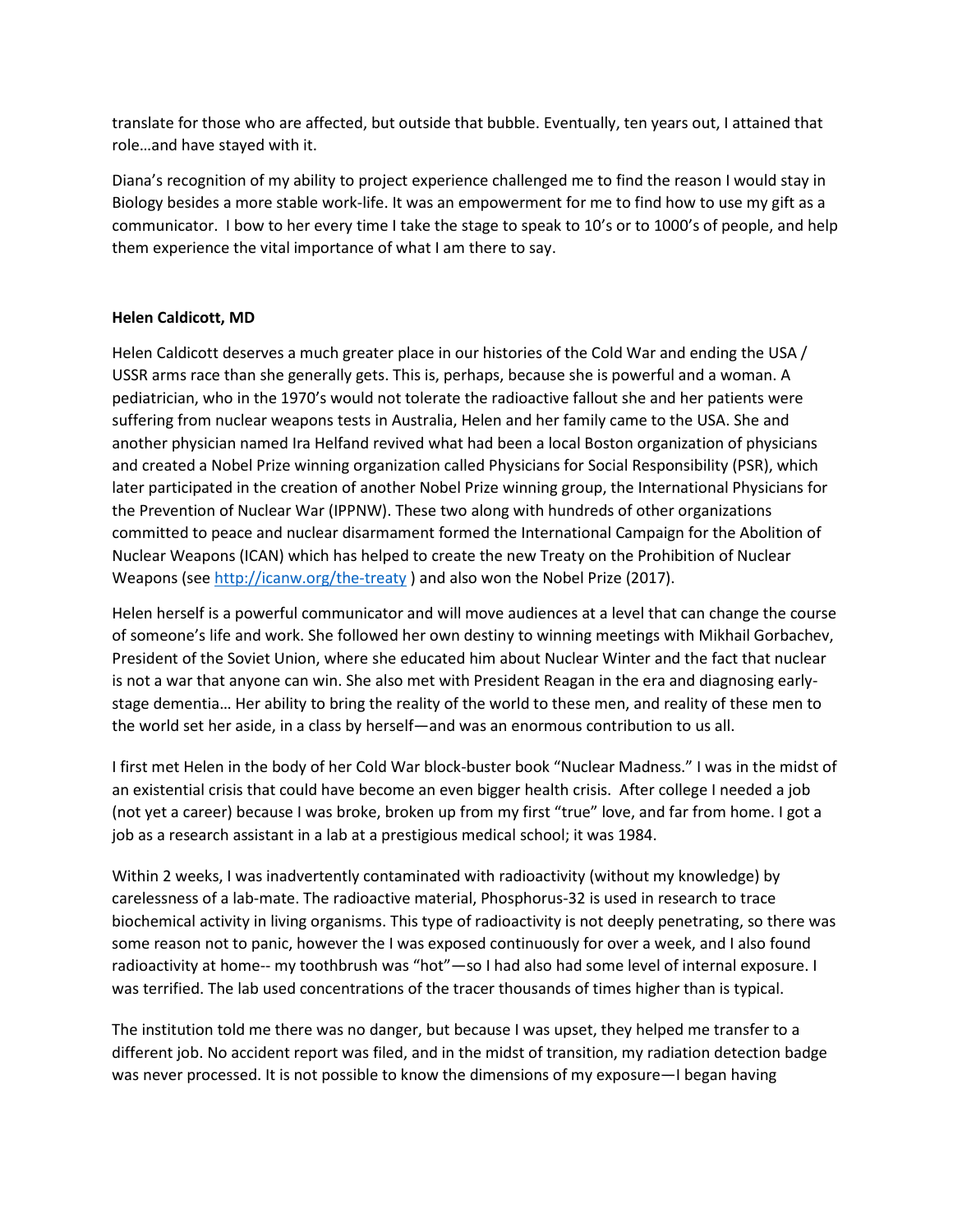symptoms that were not normal for me. Many people, including some family members told me I was imagining things. No one in my circle understood how terrified I was.

I was fortunate that Helen had already written "Nuclear Madness"—the first edition came out in 1978, just before the March 1979 Three Mile Island nuclear meltdown in Harrisburg PA—an event that propelled the book into multiple printings including a Bantam Paperback edition that I found. It turned out that 7 years later I helped Helen to revise and update the same text for the 1994 WW Norton edition. It was Helen's deep commitment to truth, to speaking and writing that truth, to empowering people to take action for good. Helen's words accurately described radiation and its potential for harm, and in my panic about the unknown, this calmed me.

Every other authority I had encountered was trying to tell me there was no problem—when I knew they had no right to dismiss what had happened to me. I am quite certain that had I remained alone with my fear, despair, and confusion my panic would have resulted in behaviors that would have compounded any harm bodily from that radioactive contamination. Reading Helen's work let me know there was at least one woman walking the Earth who did know what I was going through… it made it possible for me to choose recovery and walk away from a legal battle that would have forced me to maintain, hold and prove a myself a victim. Instead, following in Helen's wake, I chose Peaceful Warrior. Thank you Helen!

#### **Sharon Barry, CPA**

As I left research behind at age 25, I needed stability, clean air and water, and a different kind of stress as I rebuilt my health. In 1986 I got a job running the retreat, conference center, and camp in Michigan where my parents had been summer staff when I was a toddler—and I had attended camp. Circle Pines Center is both legendary, and unknown. I created, and served on a Management Team for five years and built a strong tool-box of non-profit organizational skills. That portfolio includes business management and administration. It was my dear friend and mentor, Sharon who helped me learn. Our relationship was not easy—but Sharon stood by me as she taught me the craft, and helped with the art by serving on the Finance Committee of the Board. We rebuilt the Center which had been in tough shape…to its strongest financial footing in decades. Sharon went on to win her own CPA and has been part of my financial life ever since as my accountant. I am not wealthy, but I am also deeply committed to accountability. Sharon taught me, and continues to support me in this. It is her strength I pull on to get through my own tough times. THANK YOU!

## **Judith Johnsrud, PhD**

I met Judy in 1990 at the Backyard Eco Conference in Michigan. I left my submersion job at Circle Pines and drove to the gathering, expressly to hear Johnsrud speak about radioactivity in the environment. I had been recovering from my radiation exposure, and learning about new proposals from the federal government to deregulate a large share of the radioactive waste generated in the processing of uranium for nuclear fuel, and the operation of nuclear reactors for energy and nuclear weapons materials production. The Below Regulatory Concern Policy would put metals, building materials, soil and many other materials that were measurably radioactive into unregulated county landfills and also allow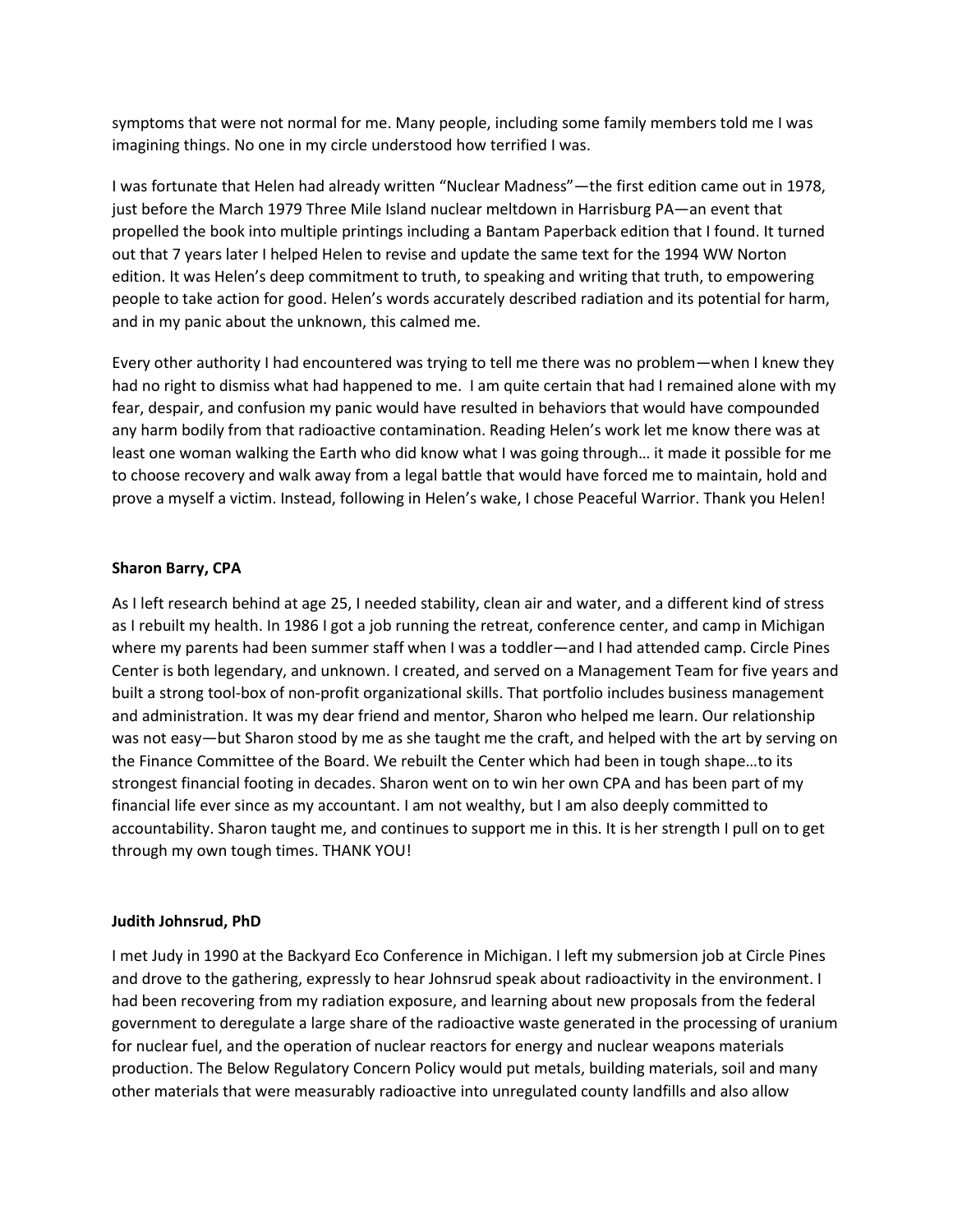recycle into consumer products, with no warning or label. The deregulation is what I wanted to talk to her about. It seemed to me that what happened in the lab with a tiny plastic petri dish might happen in a Walmart to someone who never knew what had happened since radioactivity is invisible, has no smell or taste…

When I got to the conference, event organizers were looking for a volunteer to drive Judy across the state to the airport near Detroit. I immediately volunteered—it was a 5 hour drive and that gave us plenty of time to get to know each other. Judy remained my friend, my confidant and my teacher for the next 20 years as I moved into working at the national and global level for the peaceful end of the nuclear era—ending the production of more nuclear waste and better protection for our living systems from the waste we already have made. Nuclear Information and Resource Service (NIRS) was founded by a small group, including Judy Johnsrud. I was hired in 1991 as Staff Biologist and Radioactive Waste Specialist, and Judy was always there—and in the first decade, we were often the only women in the room. Judy died in 2014; I retired from NIRS, five years later, in 2019.

#### **Joanna Macy**

The paths of Joanna Macy and I have crossed and re-crossed—I first met her work in her first book, 'Despair and Personal Power in the Nuclear Age,' published in 1983, before my radiation accident…I actually met her in-person, briefly at that time because of her leadership in the Buddhist Peace Fellowship… and our paths crossed again, briefly, when she and her husband Fran introduced me to their concept of Nuclear Guardianship. It was not until a younger friend and protégé of mine convinced me to attend a short-course at Schumacher College in Devon England (1998) led by both Fran and Joanna that I got to know her…a little. It was a two-week session rooted in community work that formed the later book, 'Coming Back to Life' (1998). I include Joanna here, as a Mentor, even though we have spent little time together, because when I open my mouth to speak, it is most often her influence I hear. The basic insight that we are all one is a foundation for me—and she brings that insight to the nuclear work. I honor her, and in doing so, I hear echoes of her in me.

#### **Rosalie Bertell, PhD**

It was Rosalie who most let me know that I am able to contribute original work towards the day that People, to decide not to split atoms any more. Human beings began splitting atoms in Chicago, in 1942. Rosalie, a PhD in mathematics and member of the Order of Gray Nuns, knew more than anyone else I have worked with, that all of it—every last nuclear license, and radioactive emission, all the waste and all the bombs and all the money congress gives to nuclear activities are choices. People made, and continue to make these decisions…and **we can change our mind**.

Rosalie studied radiation impacts and was committed to service on behalf of future generations. She won the Right Livelihood award for her work with communities impacted by nuclear industry. Often called the "alternative Peace Prize" – she was one of the first women to be honored. As a laureate, she was encouraged to find and mentor students. Rosalie hoped that I, and my coworker Diane D'Arrigo would go to graduate school and she could be our mentor. We decided since we were already in our 50's to simply study with her, informally. We traveled, 5 or 6 times to the Mother House where she